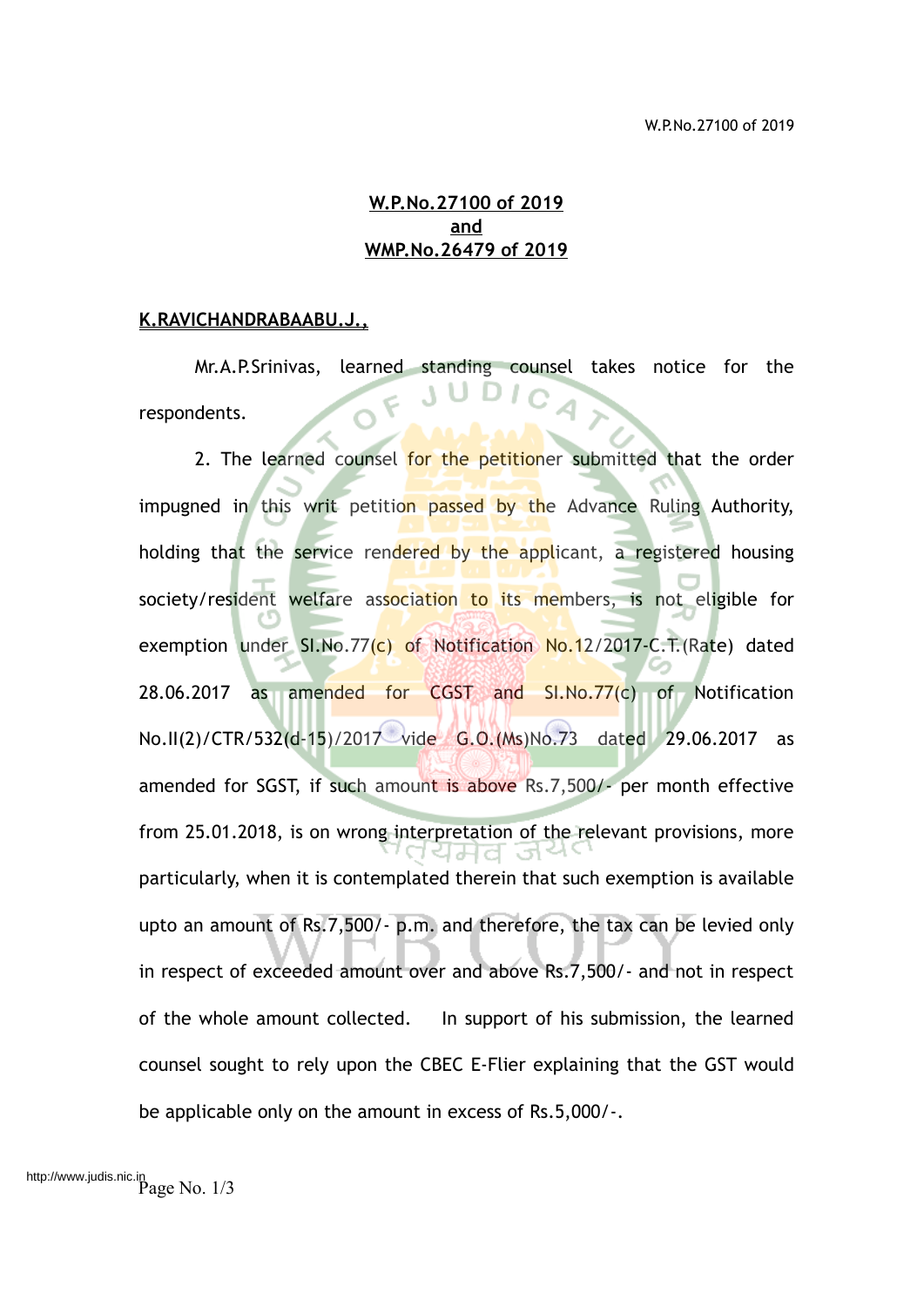#### **K.RAVICHANDRABAABU.J.,**

mk

3. The petitioner is an Association and it is collecting monthly maintenance charges from its members. As per the Notification No.12/2017- C.T.(Rate) dated 28.06.2017, amended by further Notification No.02/2018- C.T. (Rate) dated 25.01.2018, there is an exemption provided from payment of GST upto the amount of Rs.  $7,500/-.$  Now, the question is whether the petitioner is liable to pay GST if the amount collected exceeds Rs.7,500/-, for the whole amount or only towards the exceeded amount. The term "upto" employed in the Notification is heavily relied on by the learned counsel for the petitioner to contend that only exceeded amount is liable for the tax and not the whole amount collected.

4. The issue raised supra, needs detailed consideration of this Court. Hence, the respondents are directed to file counter. Post the matter after four weeks. Until further orders, the petitioner is permitted to pay GST only towards the exceeded amount over and above the sum of Rs.7,500/-.

**13.09.2019**

mk